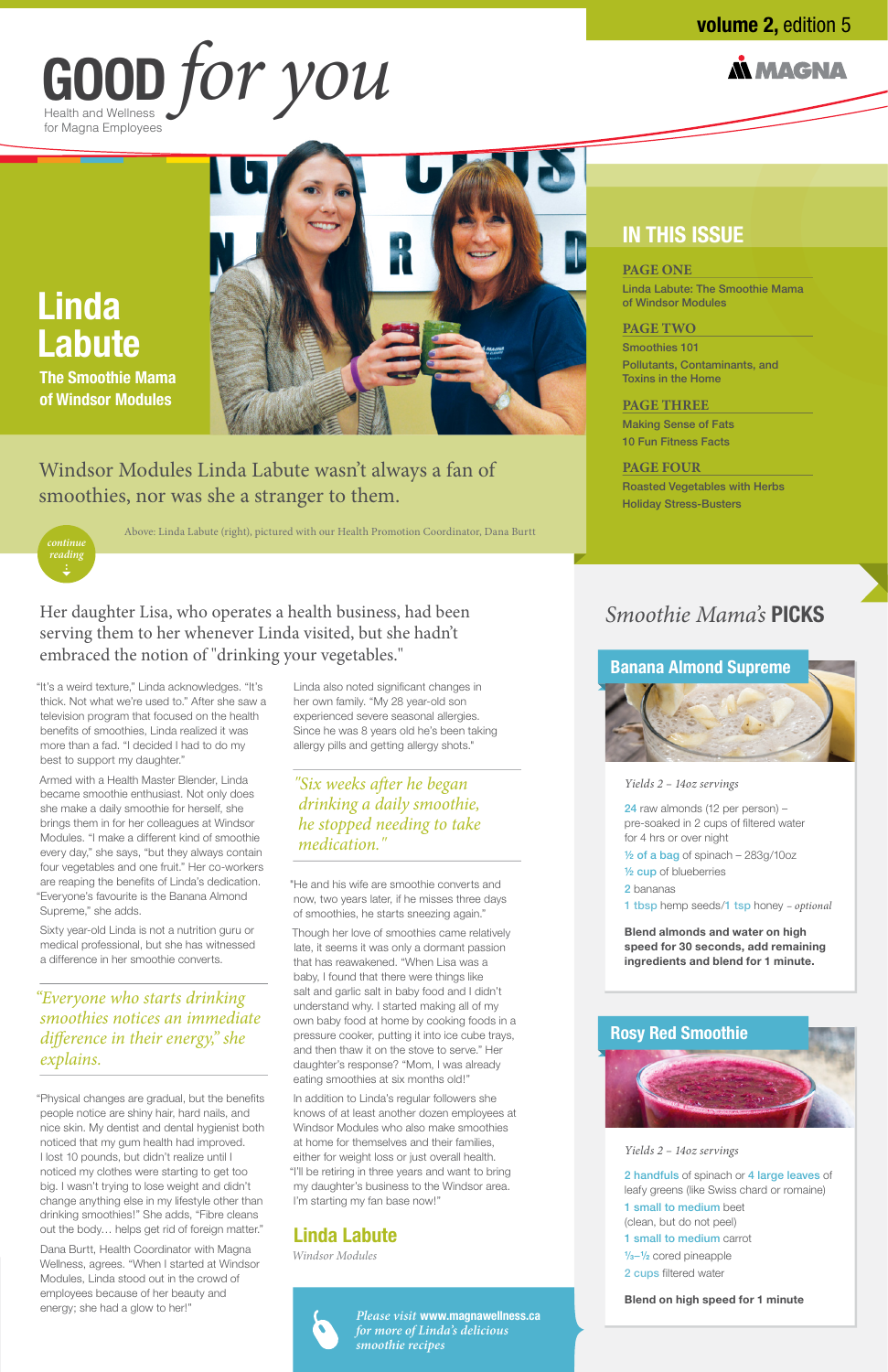Only use chemicals in well-ventilated areas – bring it outdoors or open up the windows to let some fresh air in and wear a proper mask when using these substances

Try not to exceed more than 5 ingredients (for example: 4 veggies & 1 fruit. If this is too "green" for you, use 3 veggies & 2 fruit)

**Serving size:** Use the same quantities you would use if you were making a side salad for yourself.

Add harder/denser ingredients, like carrots or apples, and water into the blender first, followed by lighter or juicier ingredients, like lettuce or tomatoes or berries.

Add 1 cup of filtered water per person for each smoothie, more or less depending on the thickness you prefer.

You can prepare a smoothie up to 24 hours in advance, but be sure to cover and store it in the fridge in a glass container. It will thicken up overnight, so adjust the water content if necessary, during blending.

Try not to blend your smoothie for more than one minute. (Depending on your blender – refer to manufacturer's user guide)

#### Browse through your vegetable and fruit department.

Anything you can eat raw, you can blend into your smoothie. Organic is best, but not always available or affordable. Wash everything well, but don't peel it if you can help it (sometimes the peel is better for you then what's inside). Try fruits and veggies you've never had before and choose a variety of colored fruits and veggies.

#### Buy sparingly, a little goes a long way.

Try to buy what's in season; it's usually cheaper, fresher, local and more available. Here are some veggie suggestions: romaine or leaf lettuce (avoid iceberg lettuce because it has very little nutritional value), spinach, swiss chard, kale, parsley, carrots, parsnips, cucumbers, celery, beets, peppers, asparagus, zucchini, sweet potatoes or yams, mushrooms, broccoli, and cauliflower.

One common set of chemicals are volatile organic compounds (VOC's) which are present in<br>most homes and workplaces. They comprise a large number of the chemicals in our home most homes and workplaces. Tey comprise a large number of the chemicals in our home.

The reality is that our modern world relies on many products that use various chemicals. We cannot eliminate all of these from our lives but we can avoid them or reduce our potential exposure to these.

#### The fruit is the key ingredient.

An organic solvent used by many dry cleaners and also as an industrial cleaner, can injure the liver, kidneys and nervous system if exposure is high.

You can use the same 4 veggies every day, but by changing up the fruit, your smoothie will taste different from one day to the next. Here are some fruit suggestions: apples, pears, bananas, peaches, plums, seedless grapes, pineapples, avocadoes, mangos, watermelon, strawberries, blueberries, raspberries, and papaya.

#### Be adventurous!

Don't be afraid to experiment with fresh ginger, a dash of cinnamon, a squeeze of lemon or lime, a teaspoon of pure honey, raw almonds, etc. You can go weeks without having the same smoothie twice!



## **POLLUTANTS, CONTAMINANTS AND TOXINS** in the home



From household cleaning products to paint, moth repellents and air fresheners, chemicals lurk in our homes, may accumulate in our bodies, and can contribute to a variety of illnesses. Some of these products are invaluable to our daily lives while the use of others is optional.

## **SMOOTHIES** are quick, easy and an ideal, nutritional meal replacement.

They are an excellent way to start your day, but can be enjoyed anytime and at your convenience. All you need to get started is a quality blender, knife and cutting board. The amount of vitamins, minerals, anti-oxidants, nutritional value and fiber content in a single serving blended smoothie is astonishing. Linda Labute has shared a few of her favorite smoothie recipes on our website, **magnawellness.ca**.

#### **EXAMPLES OF VOC'S INCLUDE:**

#### Formaldehyde

A known carcinogen, is used in cleaning products, permanent press fabrics, wallpapers, furniture, and mattresses. It is a respiratory irritant that can cause dizziness, insomnia, headaches and rashes.

#### Perchloroethylene

#### Benzene

Is used in a large variety of products, such as paints, plastics, detergents, rubber, and solvents. It has also been found in cigarette smoke and is present in automobile emissions. Benzene is a cancer causing agent and has been linked to blood cancers.

Throw away partially used containers of old or unneeded chemicals safely – because gases can leak from closed containers

No smoking in the home – cigarette smoke contains benzene, a known human carcinogen

Air out your dry-cleaned clothes, outside if possible, before bringing them indoors

## **Here are a few of the Smoothie Mama's tips to get you started:**

Paints and lacquers

Paint strippers

Cleaning supplies

Pesticides

#### Building materials and furnishings

Office equipment such as copiers and printers

Correction fluids and carbonless copy paper

Graphics and craft materials such as glues and adhesives, permanent markers and photographic solutions

Moth repellents and air fresheners

Stored fuels and automotive products

Dry-cleaned clothing

**STEPS TO REDUCE EXPOSURE:**

#### Avoid plug-ins or air fresheners

Baking soda or vinegar with lemon juice in small dishes absorbs odors around the house.

Prevent cooking odors by simmering vinegar on the stove while cooking (1 tbsp. in 1 cup water).

Grind up a slice of lemon in the garbage disposal.

Simmer water and cinnamon or other spices on the stove.

Place bowls of scented dried herbs and flowers in a room.

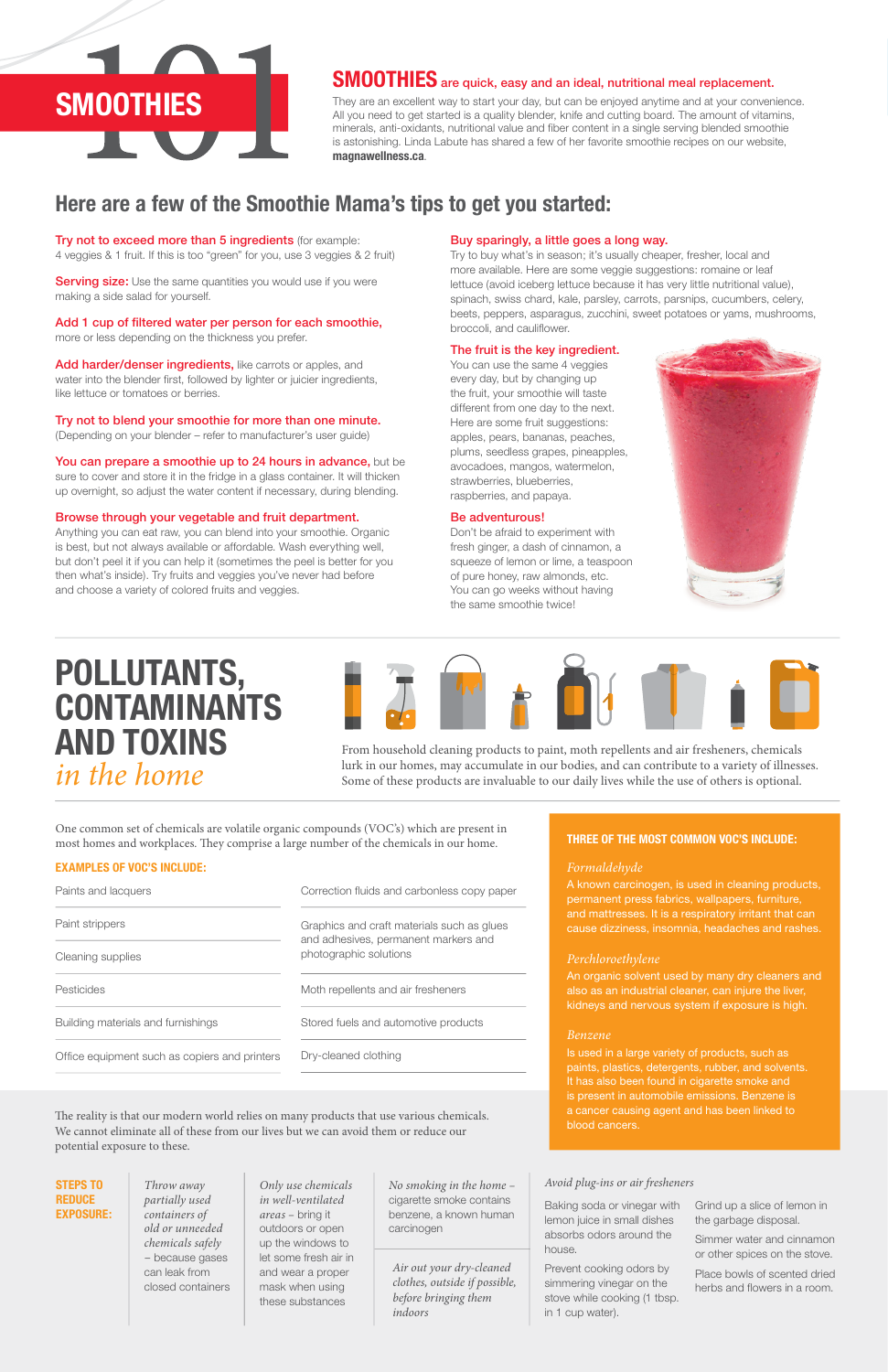# **10 FUN FITNESS FACTS**



# **MAKING SENSE OF** fats

In a world of low-fat diet crazes it may come as a shock to discover that it is not necessarily the amount of fat that matters, but rather the type of fat. Most foods contain several diferent kinds of fat. Some fats are better for your health than others and some fats actually help promote good health.



## **GOOD FATS**

Good fats are the monounsaturated fats, polyunsaturated fats and omega-3 fatty acids. These fats play a key role in reducing cholesterol levels in the blood and lowering your risk of heart attack and stroke. They also provide nutrients to help develop and maintain your body's cells.

Omega-3 fatty acids are a type of polyunsaturated fat. Their benefits rise above and beyond the typical monounsaturated and polyunsaturated fat. Highly concentrated in the brain, omega-3 fatty acids play a role in mental function (memory, problem-solving abilities, etc.) and emotional health.

#### **RESEARCH SHOWS THEY:**

- **•** Definitely reduce the risk of heart disease, stroke, and cancer
- **•** Help support a healthy pregnancy
- **•** May prevent and reduce the symptoms of depression
- **•** May protect against memory loss and dementia
- **•** Ease arthritis, joint pain, and inflammatory skin conditions

experience as much as an 80% decrease in your muscle strength. Between

#### **FOOD SOURCES OF GOOD FATS**

## **BAD FATS**

Bad fats are the saturated and trans fats. Look for these types of fats on food products and try to avoid them as much as possible because they are responsible for increasing your risk of disease and elevating your cholesterol.

#### **FOOD SOURCES OF BAD FATS**

#### **TIPS TO REDUCE UNHEALTHY FATS IN YOUR DIET:**

- **•** Eat less red meat (beef, pork, or lamb) and more fish and chicken
- **•** Go for lean cuts of meat and white meat, which has less saturated fat
- **•** Bake, broil, or grill instead of frying
- **•** Remove the skin from chicken and trim as much fat off as possible before cooking
- **•** Avoid breaded meats and vegetables and deep-fried foods
- **•** Choose low-fat milk and lower-fat cheeses whenever possible
- **•** Use liquid vegetable oils such as olive oil or canola oil instead of lard, shortening, or butter
- **•** Avoid cream and cheese sauces

Bodies are a creature of habit. The more you exercise, the more your body learns to burn fat rather than store it.



If you are not a regular exerciser, by the time you are 65 you may

> birth and old age you will walk about 70 000 miles (113,000 km).

If you had every single muscle in your body working together at the same time, you could lift about 50,000 pounds (22,700 kg).

It takes only about 23 seconds for blood to circulate throughout your entire body.



If you are 25 overweight, you have nearly 5,000 extra miles (8,000 km) of blood vessels through which your heart must pump blood.

Your heart is the strongest muscle in your body and beats about 100,000 times a day in the average adult.

The best way to judge whether you are exercising at too high of an intensity is to do the "talk-test". See if you can carry on a conversation. If you can't, you may want to bring down the intensity a bit.



People who cross-train with a variety of exercises are more fit and less prone to injury than those who do only one or two types of exercises.

Aerobic exercise is one of the best preventable medicines available and one of the cheapest.











**9**





## **HOW MUCH FAT SHOULD YOU EAT?**

This depends on your lifestyle, your weight, your age, and the state of your health. In general, the USDA recommends the average individual:

- Keep the total fat intake to 20-35% of calories about 60-70 grams per day for a 2000 calorie diet
- Limit saturated fats to less than 10% of your daily calories (20 grams for a 2000 calorie diet)
- Limit trans fats to 1% of calories (2 g per day for a 2000 calorie diet) or avoid them entirely if you can

| Monounsaturated fat                                                                           | Polyunsaturated fat                                                                    | Omega 3 fatty acids |
|-----------------------------------------------------------------------------------------------|----------------------------------------------------------------------------------------|---------------------|
| Olive oil                                                                                     | Soybean oil                                                                            | Fish                |
| Canola oil                                                                                    | Corn oil                                                                               | Walnuts             |
| Sunflower oil                                                                                 | Safflower oil                                                                          | Ground flax seeds   |
| Peanut oil                                                                                    | Walnuts                                                                                | Flaxseed oil        |
| Sesame oil                                                                                    | Sunflower, sesame,                                                                     | Canola oil          |
| Avocados                                                                                      | and pumpkin seeds                                                                      | Soybean oil         |
| Olives                                                                                        | Flaxseed                                                                               |                     |
| Nuts (almonds,<br>peanuts, hazelnuts,<br>pecans, cashews,<br>macadamia nuts)<br>Peanut butter | Fatty fish (salmon,<br>mackerel, herring,<br>trout, sardines, tuna)<br>Soymilk<br>Tofu |                     |

**Saturated fat** High-fat cuts of meat (beef, lamb, pork) Chicken with the skin Whole-fat dairy products (milk and cream) Butter Cheese Ice cream Lard

#### **Trans fat**

Commercially-baked pastries, cookies, doughnuts, muffins, cakes, pizza dough Packaged snack foods (crackers, microwave popcorn, chips) Stick margarine Vegetable shortening Fried foods (French fries, fried chicken, chicken nuggets, breaded fish) Candy bars